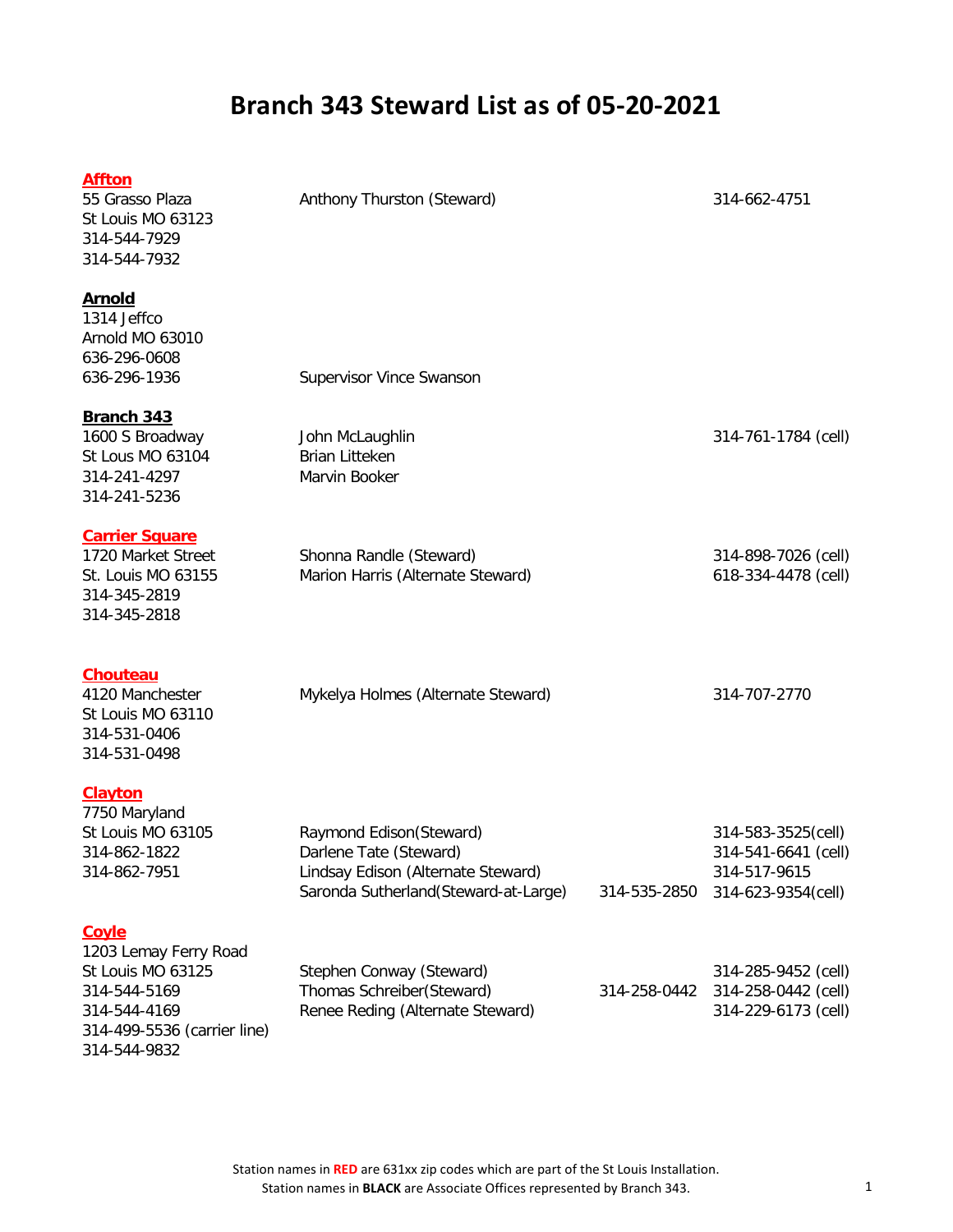#### **Creve Coeur**

| 331 N New Ballas<br>St Louis MO 63141<br>314-432-8211<br>314-432-6748<br>314-218-4829 (carrier line)<br>314-218-4830 (carrier line) | Donovan Hobson(Steward)<br>Terrell Trotter (Steward)<br>Frank Jones, Jr (Alternate Steward)<br>Kelly Phillips (Alternate Steward)<br>Lyle Herrington(Steward-at-Large)<br>Richard Thurman (Steward-at-Large) | 314-482-2122(cell)<br>314-805-6331(cell)<br>314-691-5970 (cell)<br>314-518-0141(cell)<br>314-583-6228 (cell) |
|-------------------------------------------------------------------------------------------------------------------------------------|--------------------------------------------------------------------------------------------------------------------------------------------------------------------------------------------------------------|--------------------------------------------------------------------------------------------------------------|
| <u>Cuba</u><br>703 Washington<br>Cuba MO 65453<br>1-573-885-3612                                                                    | Charles Grimm (Steward)                                                                                                                                                                                      | 1-573-368-9902                                                                                               |
| <b>Des Peres</b><br>1015 Grupp<br>St Louis MO 63131<br>314-966-3437                                                                 | Richard Schallert Jr (Steward)<br>Layoikisha Johnson (Steward)<br>Brandon Strong (Alternate)                                                                                                                 | 636-253-8027 314-753-8632(cell)<br>314-327-0620<br>314-809-8616                                              |
| <u>Fenton</u><br>10 Fenton Plaza<br>Fenton MO 63026<br>636-349-6698<br>636-349-6693<br>636-203-5298 (carrier line)                  | Steven Powers (Steward)<br>Lucretia Wade (Alternate Steward)<br>Robert Jones Jr (Alternate Steward)<br>Amy Ashley (Alternate Steward)<br>(Postmaster Rich Finch)                                             | 314-651-7698 (cell)<br>314-229-4278 (cell)<br>618-250-4395 (cell)<br>636-222-1731 (cell)                     |
| <u>Ferguson</u><br>225 St Louis Ave<br>St Louis MO 63135<br>314-521-2550<br>314-521-2915                                            | Michael Rucker (Steward)<br>Jammie Hill (Alternate Steward)                                                                                                                                                  | 314-255-4041 (cell)<br>314-215-9690 (cell)                                                                   |
| <b>Gaffney</b><br>2318 Woodson<br>St Louis MO 63114<br>314-218-4848<br>314-218-3879<br><u>Gravois</u>                               | Charley Key Jr (Steward)<br>Matt Naunheim<br>Jasmine Campbell(Alternate Steward)                                                                                                                             | 314-920-2500 (cell)<br>636-448-8037<br>314-346-1820 (cell)                                                   |
| 4039 Bingham Ave<br>St Louis MO 63116<br>314-353-1978<br>314-353-5702<br>314-536-8460                                               | Joe Regan (Steward)<br>Walter Crosby (Steward)                                                                                                                                                               | 314-960-6729<br>618-530-6550                                                                                 |
| <b>Harriet Woods</b><br>561 Kingsland Ave<br>St Louis MO 63130<br>314-721-4286<br>314-721-4379                                      | Frank Enlow Jr (Steward)<br>Clifton Brookings (Alternate Steward)                                                                                                                                            | 314-341-2812 (cell)<br>314-533-8913 314-503-7686 (cell)                                                      |

Station names in **RED** are 631xx zip codes which are part of the St Louis Installation. Station names in **BLACK** are Associate Offices represented by Branch 343. 2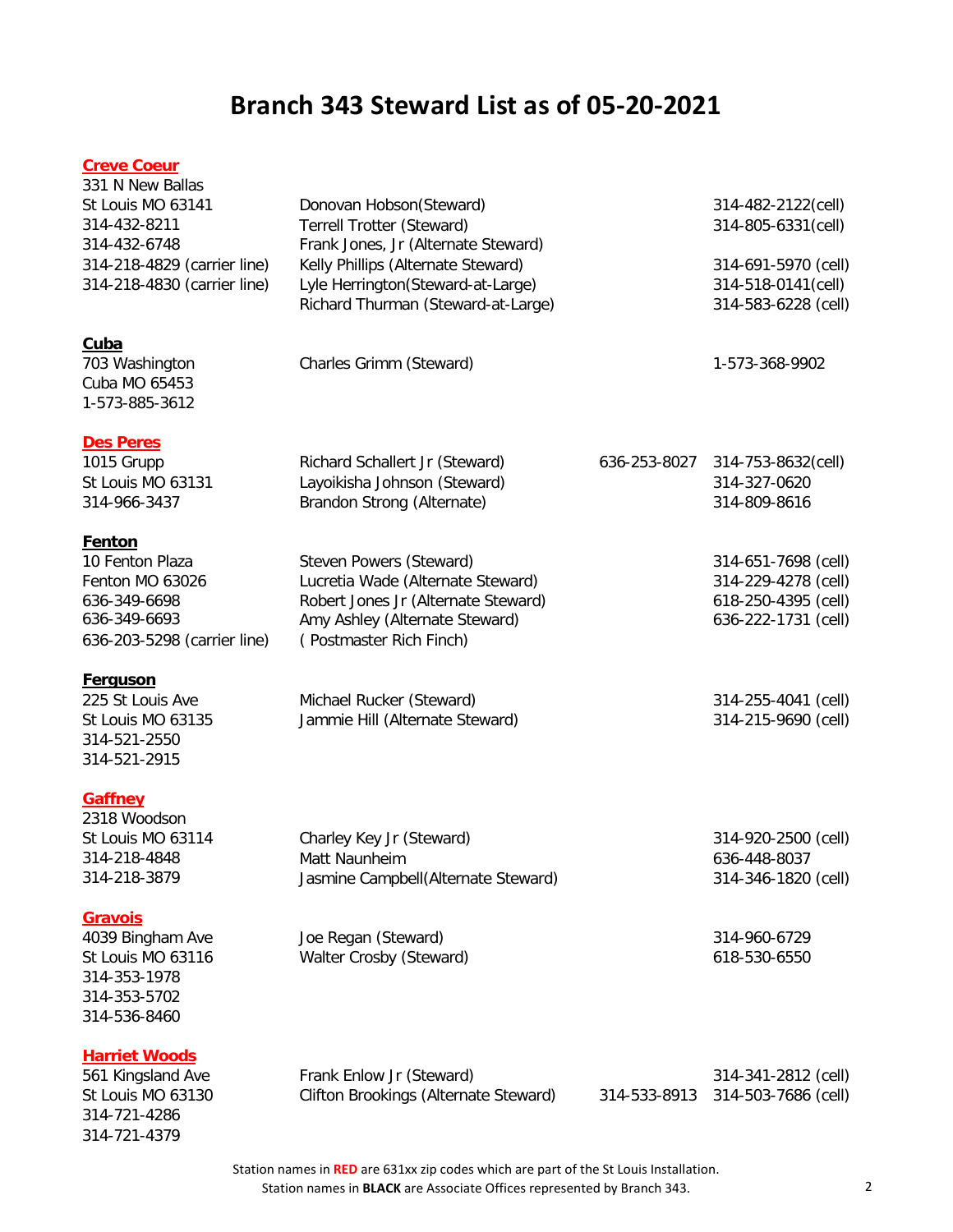| <b>Jennings</b><br>9810 Halls Ferry Rd<br>St Louis MO 63136<br>314-867-0418<br>314-867-7868                                                                                  | Quinton Jones (Steward)                                                                                                       |                                              | 314-385-1344 314-614-8067(cell)                                   |
|------------------------------------------------------------------------------------------------------------------------------------------------------------------------------|-------------------------------------------------------------------------------------------------------------------------------|----------------------------------------------|-------------------------------------------------------------------|
| <b>Kirkwood</b><br>222 S Taylor<br>St Louis MO 63122<br>314-966-0638<br>314-677-2255 (carrier line)<br>314-677-2256 (carrier line)                                           | Marvin King (Steward)<br>Andrew DeSuza (Steard)<br>Andrew Garces (Alternate Steward)<br>Margrett McDonald (Alternate Steward) |                                              | 314-327-7215(cell)<br>314-814-2998<br>618-660-9316                |
| <b>MacKenzie Pointe</b><br>7217 Watson Rd<br>St Louis MO 63119<br>314-255-1728 (carrier line)<br>314-255-1729 (carrier line)<br>314-351-5638<br>314-351-5281<br>314-351-2319 | Mike Mooney (Steward)<br>Cary Mathews (Steward)                                                                               |                                              | 314-488-3603 (cell)<br>618-593-9087 (cell)                        |
| <b>Maplewood</b><br>2800 Marshall<br>St Louis MO 63143<br>314-645-0872<br>314-645-0753                                                                                       | Carl Sykes (204b)                                                                                                             |                                              | 618-593-6185                                                      |
| <b>Maryville Gardens</b><br>2920 Meramec St<br>St Louis MO 63118<br>314-353-6536                                                                                             | Germaine Anderson (Steward)<br>Yolanda Jones (Steward)<br>Yashika Harris (Alternate Steward)                                  | 314-783-6385<br>314-385-4475<br>314-814-4006 | 314-324-7588(cell)                                                |
| 314-353-6543                                                                                                                                                                 | Diane Carter(Steward-at-Large)                                                                                                |                                              | 636-296-3507 314-856-2021(cell)                                   |
| <b>Mexico</b><br>420 W Jackson<br>Mexico MO 65265<br>1-573-581-5967<br>1-573-581-7390                                                                                        | Jesse Winn (Steward)                                                                                                          |                                              | 1-573-253-1027 (cell)                                             |
| <b>NBA</b><br>1828 Craig Road<br>St Louis MO 63146<br>314-985-8040<br>314-985-8045 (fax)                                                                                     | Mike Birkett<br>Charlie Sexton<br>Dave Teegarden<br>Mary (receptionist)                                                       |                                              | 314-315-6308 (cell)<br>314-225-1435 (cell)<br>314-562-5818 (cell) |

Station names in **RED** are 631xx zip codes which are part of the St Louis Installation. Station names in **BLACK** are Associate Offices represented by Branch 343. 3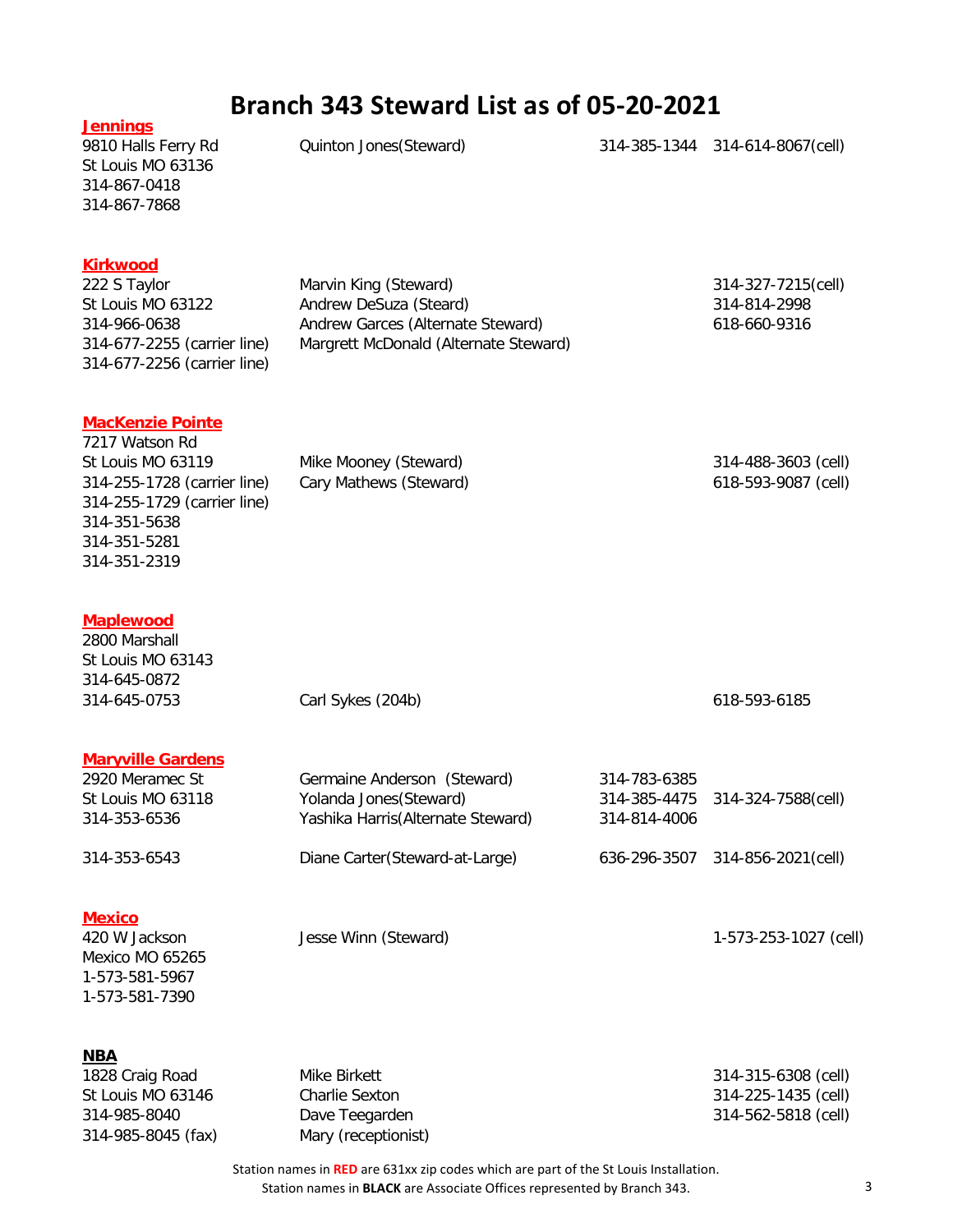| <b>Normandy</b><br>7450 Natural Bridge<br>St Louis MO 63121<br>314-385-7599<br>314-385-2122                                 | Devon Mott (Steward)                                                                                           |              | 314-518-7828 (cell)                                             |
|-----------------------------------------------------------------------------------------------------------------------------|----------------------------------------------------------------------------------------------------------------|--------------|-----------------------------------------------------------------|
| <b>North County</b><br>11001 Dunklin<br>St Louis MO 63138<br>314-869-2319<br>314-869-6087<br>314-869-0566                   | Marlon States (Steward)<br>Lamont Broomfield (Alternate Steward)                                               |              | 314-406-4161 (cell)<br>314-853-6098 (cell)                      |
| O'Fallon<br>401 Church St<br>O'Fallon MO 63366<br>636-240-3322<br>636-240-6742<br>636-696-4003                              | Pam Stepney (Steward)                                                                                          |              | 314-297-8194 (cell)                                             |
| <b>Oldham</b><br>4021 Laclede<br>St Louis MO 63108<br>314-533-5058<br>314-533-5405                                          | Jermaine Woodland (Steward)<br>Shalonda Andrews (Alternate Steward)<br>Lawrence Tarkington (Alternate Steward) |              | 314-537-3073(cell)<br>314-558-2969(cell)<br>314-745-9748 (cell) |
| <b>Olivette</b><br>9621 Olive Street Rd<br>St Louis MO 63132<br>314-994-7051<br>314-994-0529<br>314-218-4188 (carrier line) | Calvin Ringo III (Steward)<br>Richard Brown (Alternate Large)                                                  | 314-438-8312 | 314-397-4054(cell)<br>314-518-9220 (cell)                       |
| <b>Park Hills</b><br>302 TJ Stewart Dr<br>Park Hills MO 63601<br>1-573-431-4906                                             | Christina Turner (Steward)<br>Shannon Finney (Alternate Steward)                                               | 314-479-9608 | 573-315-1638 (cell)<br>314-479-9608 (cell)                      |
| <b>Piedmont</b><br>125 West Green<br>Piedmont MO 63957<br>1-573-223-4824                                                    | Brandon Kyle(Steward)                                                                                          | 573-223-4390 | 1-573-429-4986(cell)                                            |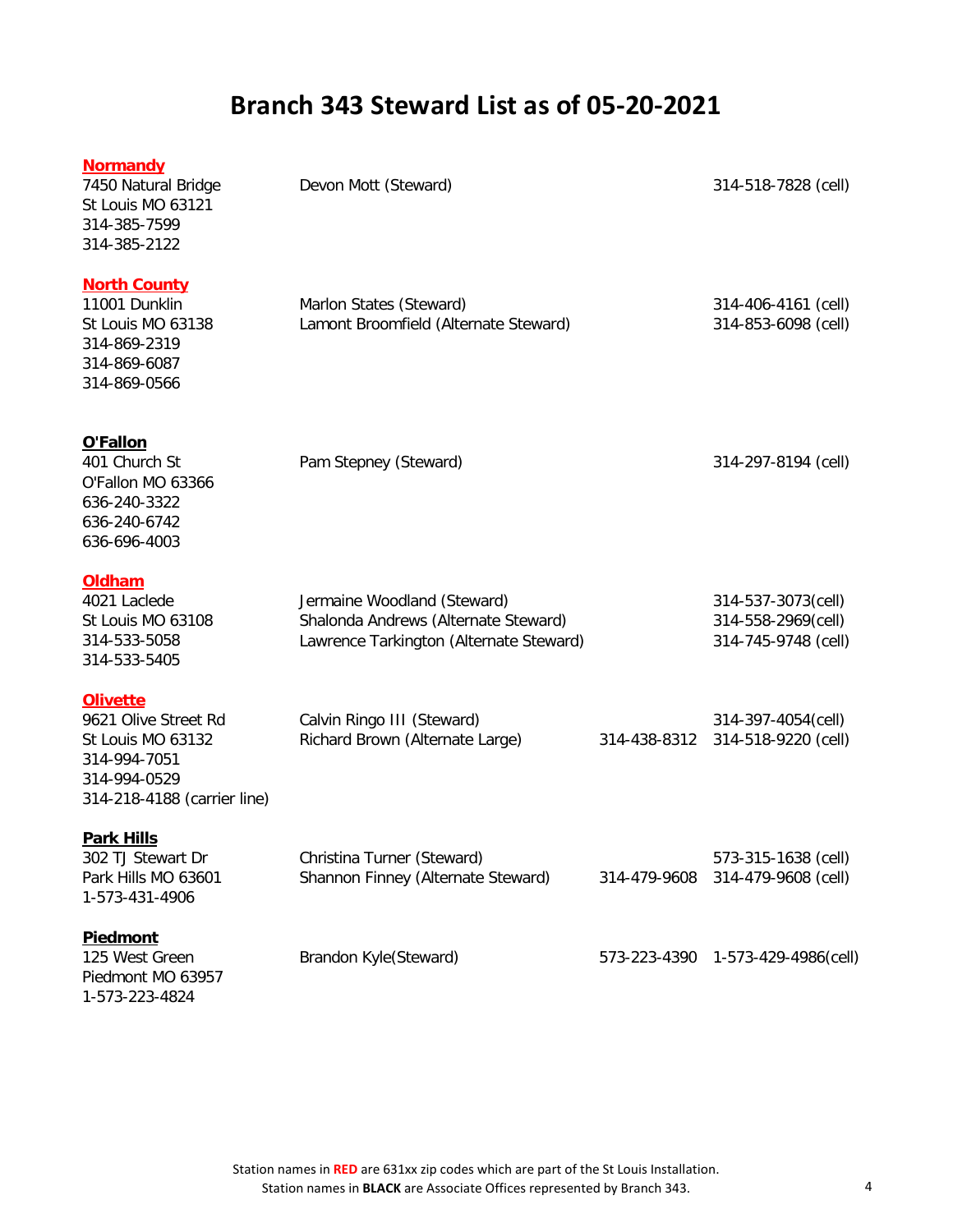| Rolla                                                                                                                  |                                                                                                       |              |                                                                   |
|------------------------------------------------------------------------------------------------------------------------|-------------------------------------------------------------------------------------------------------|--------------|-------------------------------------------------------------------|
| 501 W 8th St<br>Rolla MO 65401<br>1-573-364-1775                                                                       | Marshal Smith (Steward)<br>Grant Gordon (Alternate Steward)                                           |              | 573-842-7169 (cell)<br>573-202-9646 (cell)                        |
| 1-573-364-6703                                                                                                         | Christina Strauch Postmaster<br>Michelle Brown Supervisor                                             |              |                                                                   |
| <b>Salem</b><br>303 N Jackson<br>Salem MO 65560<br>1-573-729-3442                                                      | Grant Gordon (Steward)                                                                                |              | 573-202-9646                                                      |
| <b>Sappington</b><br>11662 Gravois<br>St Louis MO 63126<br>314-843-2560 (carrier line)<br>314-843-6320<br>314-843-6316 | Timothy Morgan (Steward)<br>Anthony Axton (Alternate Steward)<br>Arnina Robertson (Alternate Steward) |              | 314-630-1607<br>314-630-8593<br>314-561-1617                      |
| <b>Sikeston</b><br>120 E North St<br>Sikeston MO 63801<br>1-573-471-5231                                               | Stephen (Blake) Jackson (Steward)<br>Jeffrey (Dwayne) Taylor (Alt. Steward)                           |              | 573-683-0916(cell)<br>573-683-1509(cell)                          |
| <b>South County</b><br>5636 Telegraph Rd<br>St Louis MO 63129<br>314-846-4152<br>314-846-2387                          | Robert Stenger (Alternate Steward)<br>Tina Hunt (Steward)<br>Shawannia Worth (Steward)                | 314-481-7503 | 314-406-4187(cell)<br>314-780-5257(cell)<br>314-339-0114(cell)    |
| 3232 Clifton Ave<br>St Louis MO 63139<br>314-645-0843<br>314-645-4793                                                  | Michael Thomas (Alternate Steward)<br>Joseph Regan (Steward)<br>Rachel Guthrie (Alternate Steward)    |              | 314-459-3086 (cell)<br>314-960-6729 (cell)<br>314-296-0487 (cell) |
| <b>St Ann</b><br>10401 International Plaza Dr<br>St Ann MO 63074<br>314-428-5465<br>314-428-7153                       | Charlie Harris (Steward)<br>Chaye Brantley (Alternate Steward)                                        |              | 314-398-0913<br>314-915-3796                                      |
| <b>St Clair</b>                                                                                                        |                                                                                                       |              |                                                                   |

1020 N Plaza St Clair MO 63077 1-636-629-1866